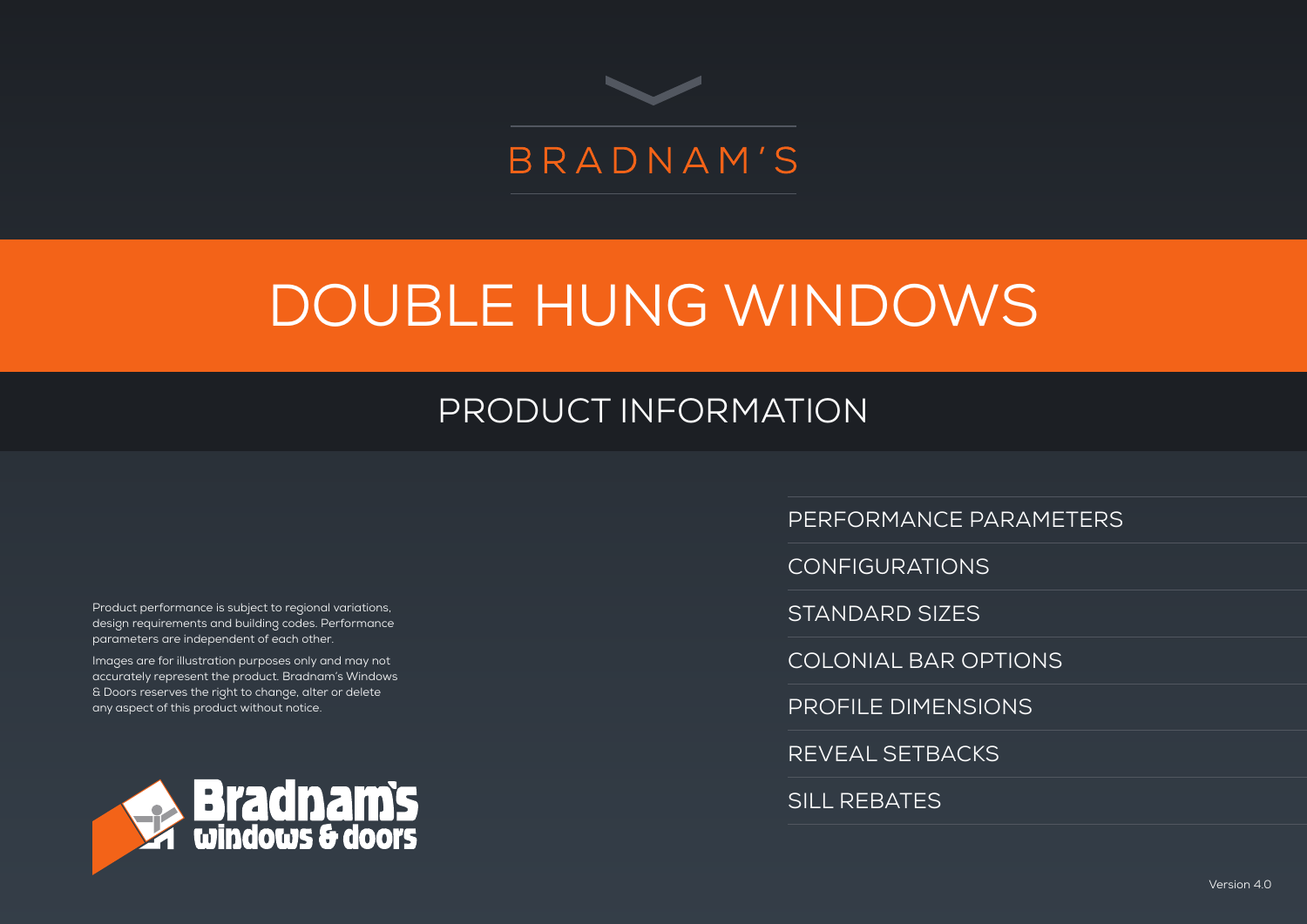### PERFORMANCE PARAMETERS

|                                         | Essential     | Signature CB                                                                                                         |  |  |  |  |
|-----------------------------------------|---------------|----------------------------------------------------------------------------------------------------------------------|--|--|--|--|
| Frame size                              | 52mm          | 100mm<br>2450mm<br>3690mm<br>1230mm<br>42kg<br>600Pa<br>6000PaULS<br>12.76mm<br>20mm<br><b>Rw35</b><br><b>BAL 40</b> |  |  |  |  |
| Maximum window height                   | 2100mm        |                                                                                                                      |  |  |  |  |
| Maximum window width                    | 3010mm        |                                                                                                                      |  |  |  |  |
| Maximum panel width                     | 900mm         |                                                                                                                      |  |  |  |  |
| Maximum panel weight                    | 22kg          |                                                                                                                      |  |  |  |  |
| Maximum water rating                    | 450Pa         |                                                                                                                      |  |  |  |  |
| Maximum wind rating                     | 4500PaULS     |                                                                                                                      |  |  |  |  |
| Maximum glass thickness (single glazed) | 6.38mm        |                                                                                                                      |  |  |  |  |
| Maximum glass thickness (double glazed) | N/A           |                                                                                                                      |  |  |  |  |
| Maximum acoustic rating                 | <b>Rw32</b>   |                                                                                                                      |  |  |  |  |
| Maximum bushfire rating                 | <b>BAL 40</b> |                                                                                                                      |  |  |  |  |
| Lowest U-value (single glazed)          | 4.3           | 4.8                                                                                                                  |  |  |  |  |
| Lowest U-value (double glazed)          | N/A           | 3.4                                                                                                                  |  |  |  |  |

**Note:** To ensure optimal performance, window openings may be restricted based on size and configurations. Performance figures are independent of each other and subject to conditions. Contact a Bradnam's Windows & Doors representative to discuss your specific project requirements.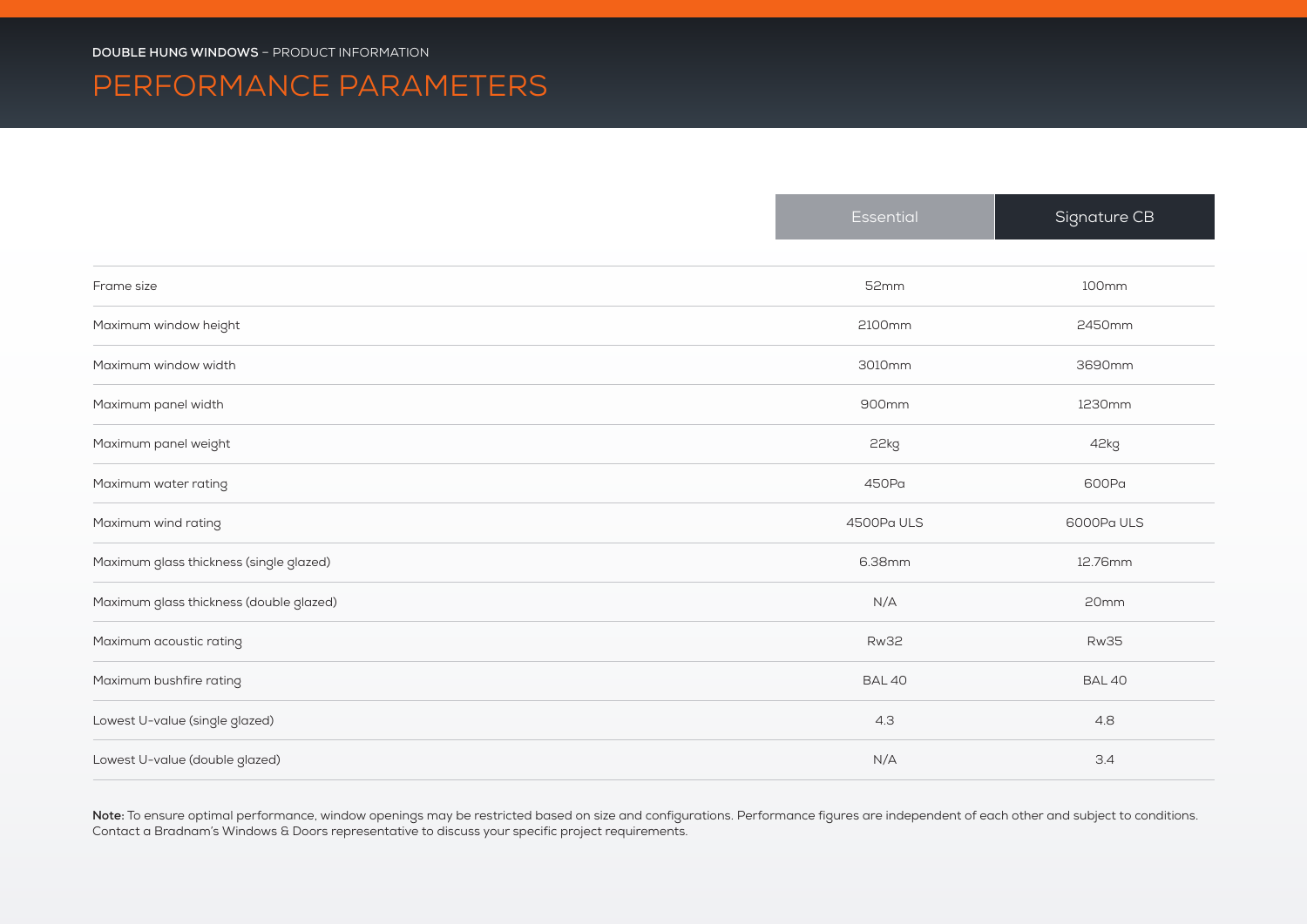# **CONFIGURATIONS**

### **Standard**



### **Designer**



Other Designer configurations available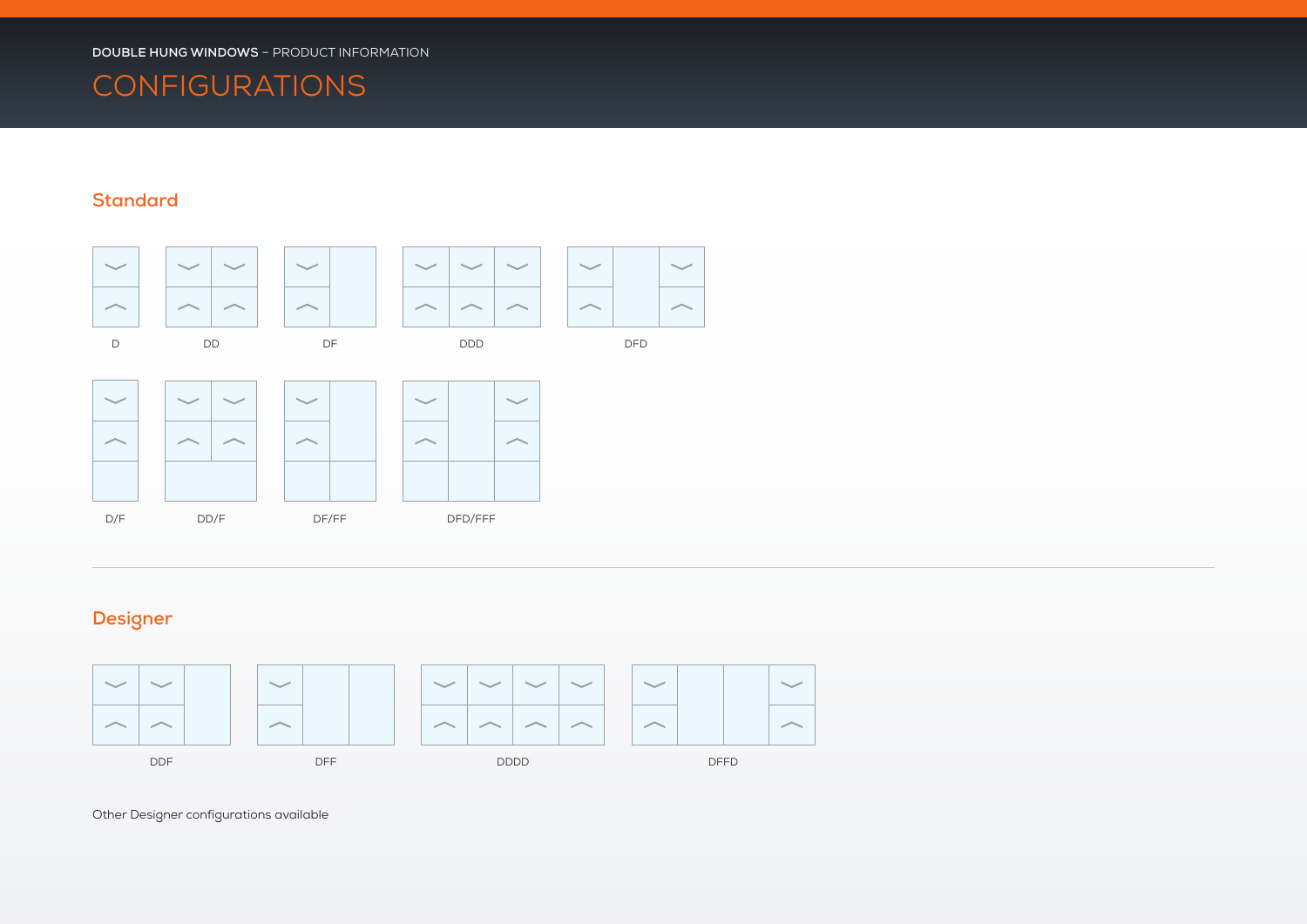### STANDARD SIZES – QUEENSLAND

The availability of certain sizes and configurations is dependent on the design wind load requirement as per AS2047-2014. Check with your Bradnam's representative to confirm availability. Double Hung Windows may be subject to local variation or regulatory requirements.

#### Available Single or Double Glazed (Signature version only)

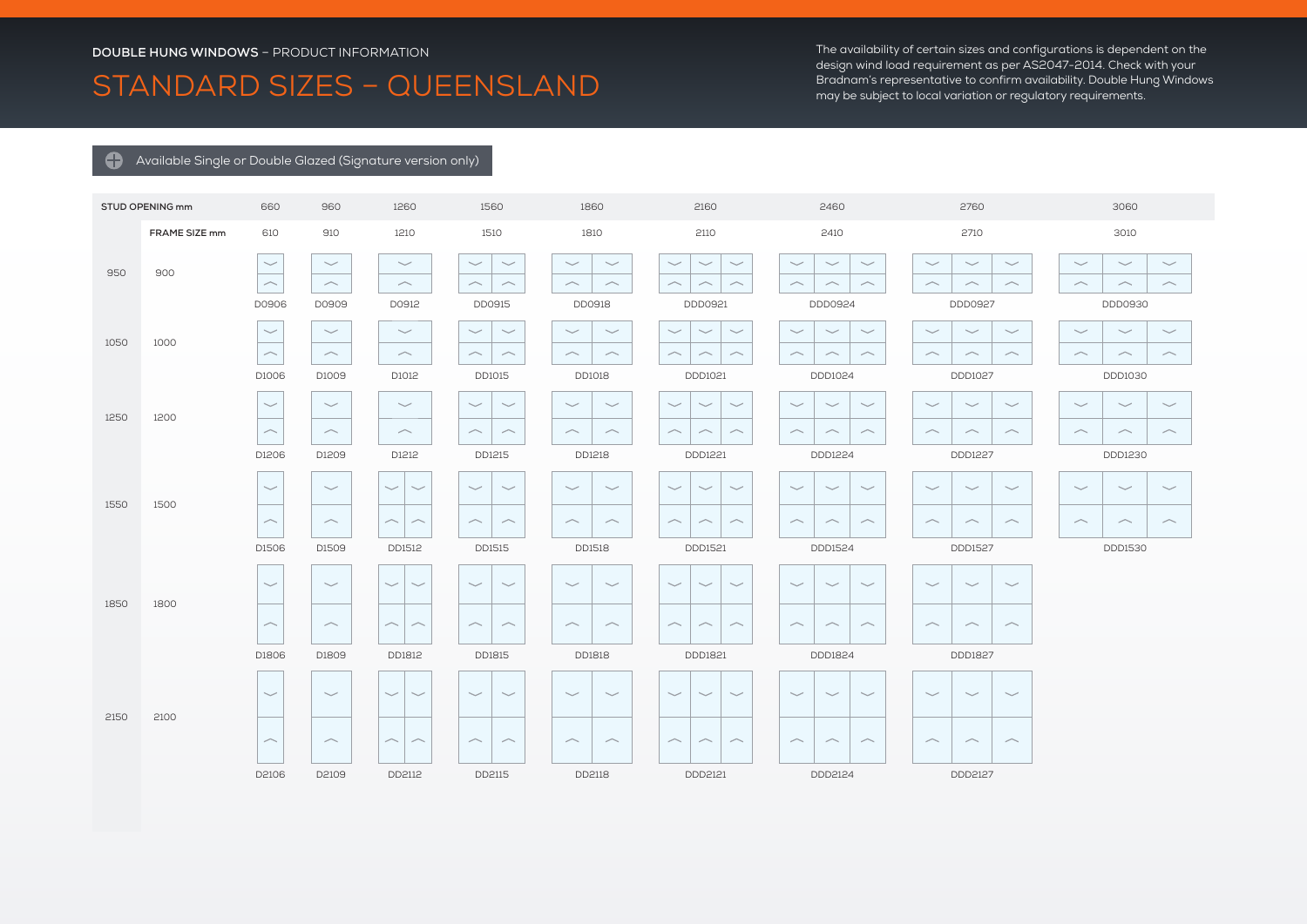### STANDARD SIZES – NEW SOUTH WALES

The availability of certain sizes and configurations is dependent on the design wind load requirement as per AS2047-2014. Check with your Bradnam's representative to confirm availability. Double Hung Windows may be subject to local variation or regulatory requirements.

#### Available Single or Double Glazed (Signature version only)

|      | STUD OPENING mm | 670                              | 910                                                           | 1270                                                                   | 1630                                        | 1870                                               | 2230               | 2470                                          | 2710                                                                  | 3070                                                                    |  |
|------|-----------------|----------------------------------|---------------------------------------------------------------|------------------------------------------------------------------------|---------------------------------------------|----------------------------------------------------|--------------------|-----------------------------------------------|-----------------------------------------------------------------------|-------------------------------------------------------------------------|--|
|      | FRAME SIZE mm   | 610                              | 850                                                           | 1210                                                                   | 1570                                        | 1810                                               | 2170               | 2410                                          | 2650                                                                  | 3010                                                                    |  |
| 920  | 860             | D0906                            | $\widetilde{\phantom{a}}$<br>$\widehat{\phantom{1}}$<br>D0909 | $\checkmark$<br>$\widehat{\phantom{m}}$<br>D0912                       | $\overline{\phantom{1}}$<br>DY0916          | $\overline{\phantom{1}}$<br>DY0918                 | DYD0922            | $\widehat{\phantom{1}}$<br>DYD0924            | $\widetilde{\phantom{a}}$<br>$\widehat{\phantom{0}}$<br>DYD0927       | $\widehat{\phantom{0}}$<br>$\widehat{\phantom{1}}$<br>DYD0930           |  |
| 1090 | 1030            | $\widehat{\phantom{0}}$<br>D1006 | $\smile$<br>$\frown$<br>D1009                                 | $\smile$<br>$\frown$<br>D1012                                          | $\widehat{\phantom{0}}$<br>DY1016           | $\widehat{\phantom{0}}$<br>DY1018                  | DYD1022            | DYD1024                                       | DYD1027                                                               | $\widehat{\phantom{0}}$<br>$\overline{\phantom{0}}$<br>DYD1030          |  |
| 1260 | 1200            | D1206                            | $\widehat{\phantom{m}}$<br>D1209                              | $\widehat{\phantom{m}}$<br>D1212                                       | $\widehat{\phantom{0}}$<br>DY1216           | $\overline{\phantom{1}}$<br>DY1218                 | DYD1222            | DYD1224                                       | DYD1227                                                               | $\widehat{\phantom{0}}$<br>DYD1230                                      |  |
| 1430 | 1370            |                                  | $\widetilde{\phantom{a}}$<br>$\widehat{\phantom{a}}$          | $\checkmark$<br>$\widehat{\phantom{0}}$                                | ∽                                           | $\overline{\phantom{1}}$                           |                    |                                               |                                                                       | $\widehat{\phantom{0}}$                                                 |  |
| 1520 | 1460            | D1406<br>D1506                   | D1409<br>$\widehat{\phantom{m}}$<br>D1509                     | D1412<br>$\widetilde{\phantom{a}}$<br>$\widehat{\phantom{m}}$<br>D1512 | DY1416<br>$\widehat{\phantom{0}}$<br>DY1516 | DY1418<br>$\widehat{\phantom{0}}$<br><b>DY1518</b> | DYD1422<br>DYD1522 | DYD1424<br>DYD1524                            | DYD1427<br>DYD1527                                                    | DYD1430<br>$\checkmark$<br>$\sim$<br>$\widehat{\phantom{0}}$<br>DYD1530 |  |
| 1860 | 1800            |                                  | $\widehat{\phantom{m}}$                                       |                                                                        |                                             | $\widehat{\phantom{0}}$                            |                    |                                               |                                                                       |                                                                         |  |
| 1860 | 1800            | D1806<br>1200<br>600             | D1809                                                         | DY1812<br>$\overline{\phantom{0}}$<br>$\widehat{\phantom{m}}$          | <b>DY1816</b>                               | <b>DY1818</b><br>$\widehat{\phantom{1}}$           | DYD1822            | DYD1824<br>$\widehat{\phantom{a}}$            | <b>DYD1827</b><br>$\widehat{\phantom{0}}$<br>╱                        | $\check{~}$<br>$\widehat{\phantom{0}}$<br>$\widehat{\phantom{a}}$       |  |
| 2120 | 2060            | D/O1806 D/O1809                  | $\widetilde{\phantom{a}}$                                     | D/01812                                                                | DY/001816                                   | DY/001818<br>$\widetilde{\phantom{a}}$             | DYD/0001822        | DYD/OO01824<br>$\widetilde{\phantom{a}}$<br>◡ | DYD/0001827<br>$\widetilde{\phantom{m}}$<br>$\widetilde{\phantom{a}}$ | DYD/0001830                                                             |  |
|      |                 | D2106                            | $\widehat{\phantom{m}}$<br>D2109                              | DY2112                                                                 | DY2116                                      | $\widehat{\phantom{0}}$<br>DY2118                  | DYD2122            | DYD2124                                       | ╱<br>DYD2127                                                          | $\checkmark$                                                            |  |
| 2120 | 2060            | 1460<br>600<br>D/O2106 D/O2109   |                                                               | $\widehat{\phantom{m}}$<br>D/02112                                     | ⌒<br>DY/002116                              | $\widehat{\phantom{0}}$<br>DY/002118               | DYD/0002122        | DYD/0002124                                   | ╱<br>DYD/0002127                                                      | $\widehat{\phantom{m}}$<br>$\widehat{\phantom{0}}$<br>DYD/0002130       |  |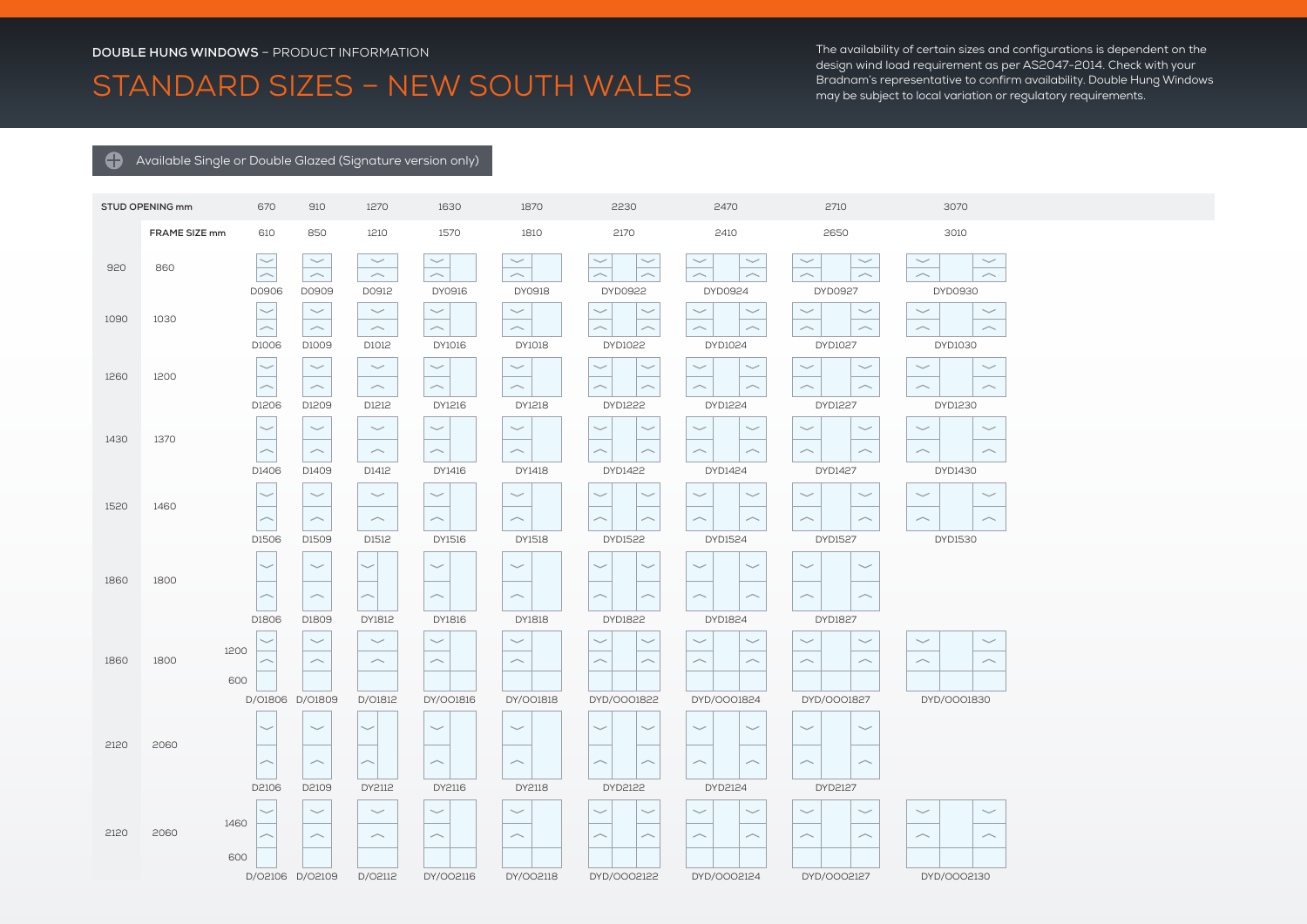## STANDARD SIZES – VICTORIA

The availability of certain sizes and configurations is dependent on the design wind load requirement as per AS2047-2014. Check with your Bradnam's representative to confirm availability. Double Hung Windows may be subject to local variation or regulatory requirements.

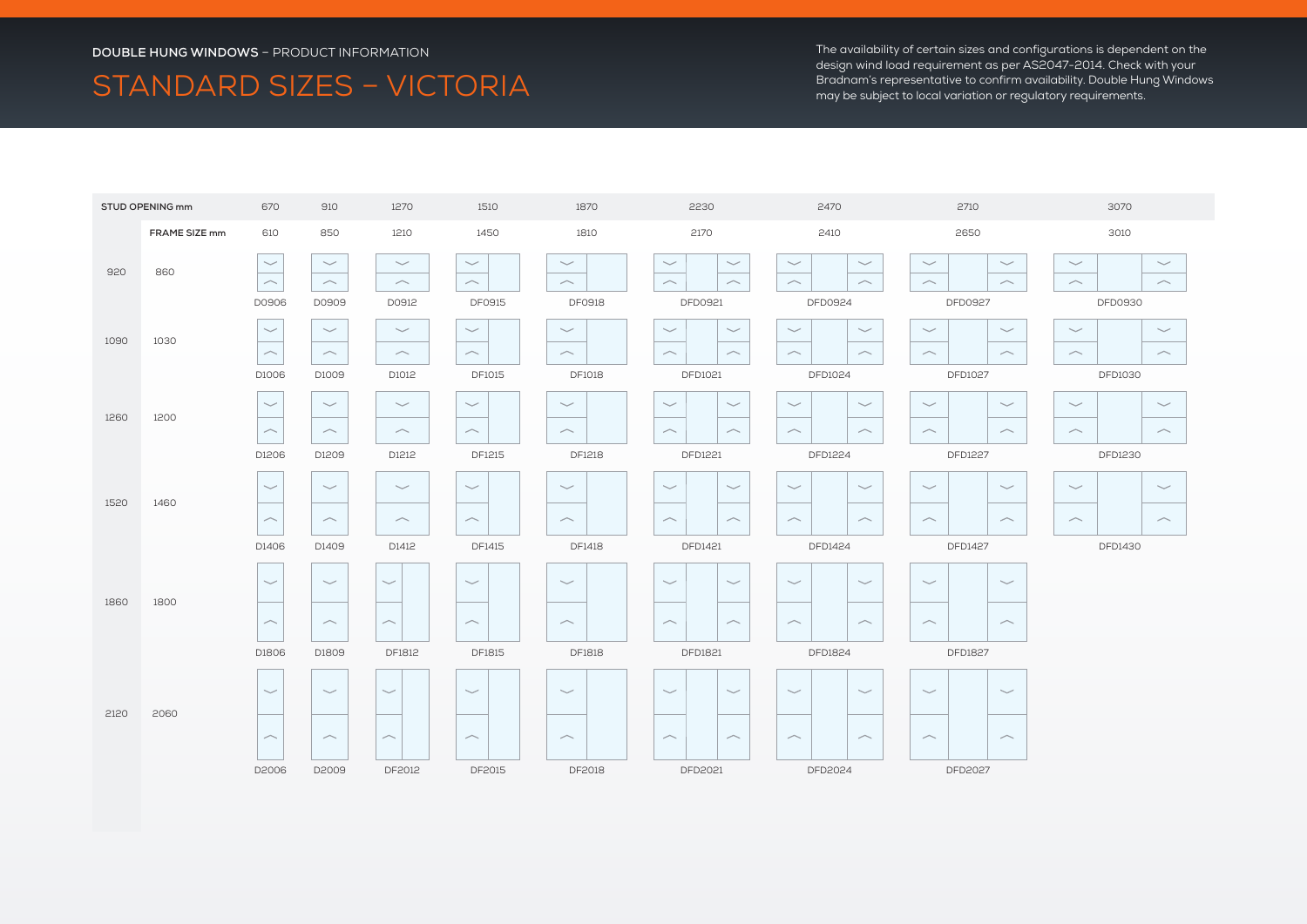# COLONIAL BAR OPTIONS

### **Design Options**



DD218 Traditional Colonial



DD218 Australian Colonial



DD218 Highlander



DD218 Traditional Federation



DD218 Australian Federation

### **Types of Colonial Bar**

Scale 5:1



Raised

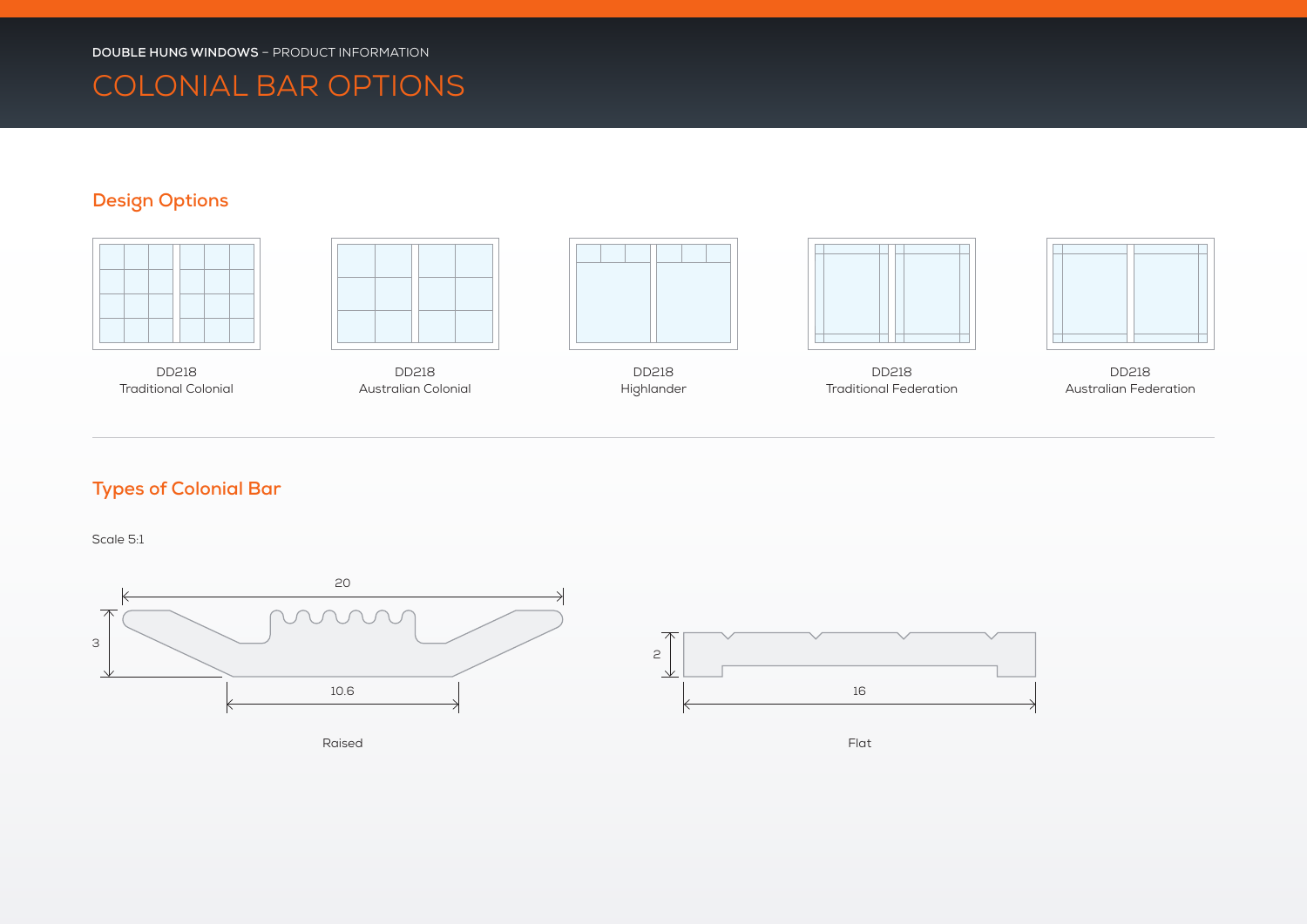## PROFILE DIMENSIONS

**Note:** Diagrams are not to scale. They are illustrations only, and may not accurately represent the product. Their purpose is to show the profile dimensions.

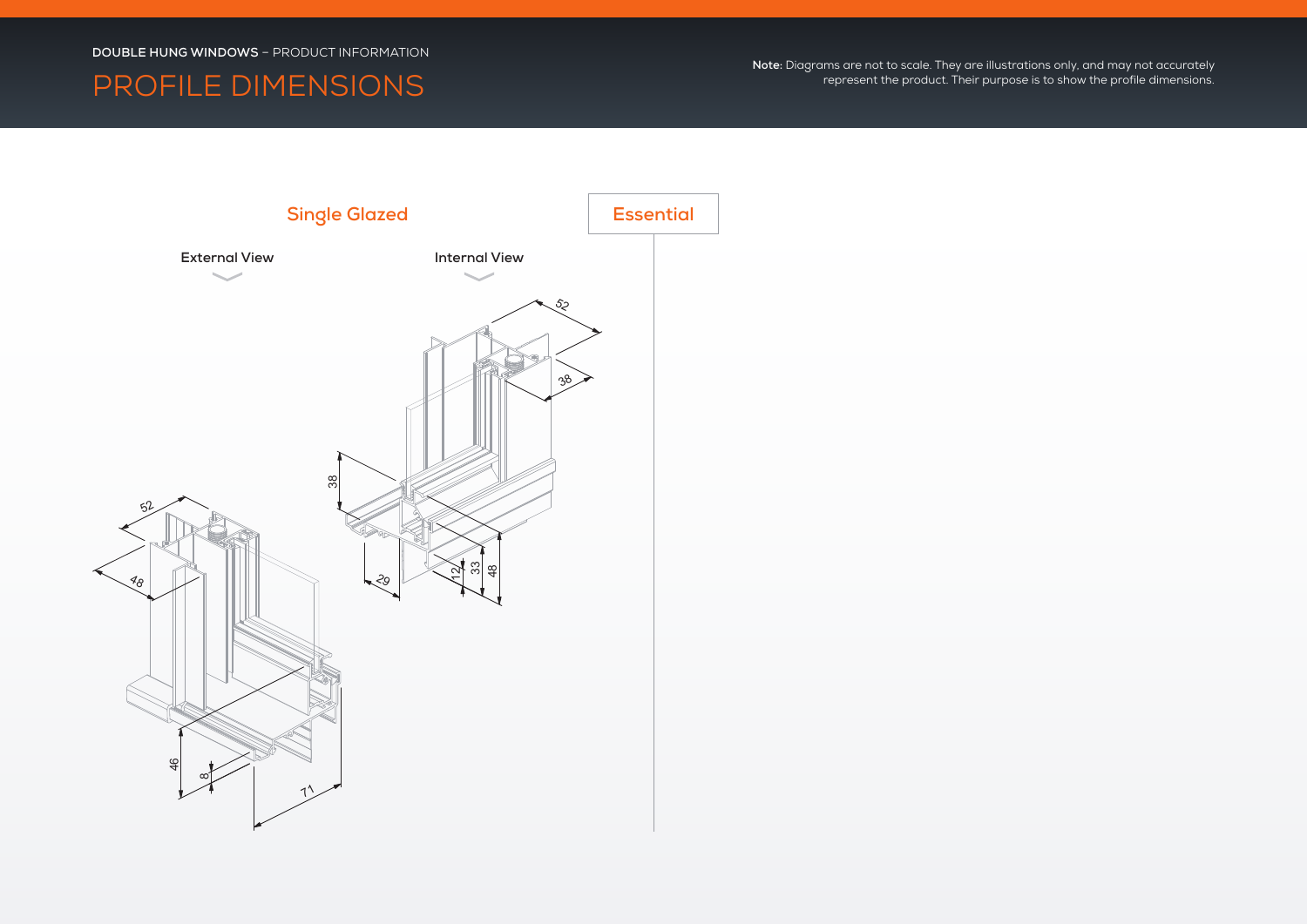### PROFILE DIMENSIONS

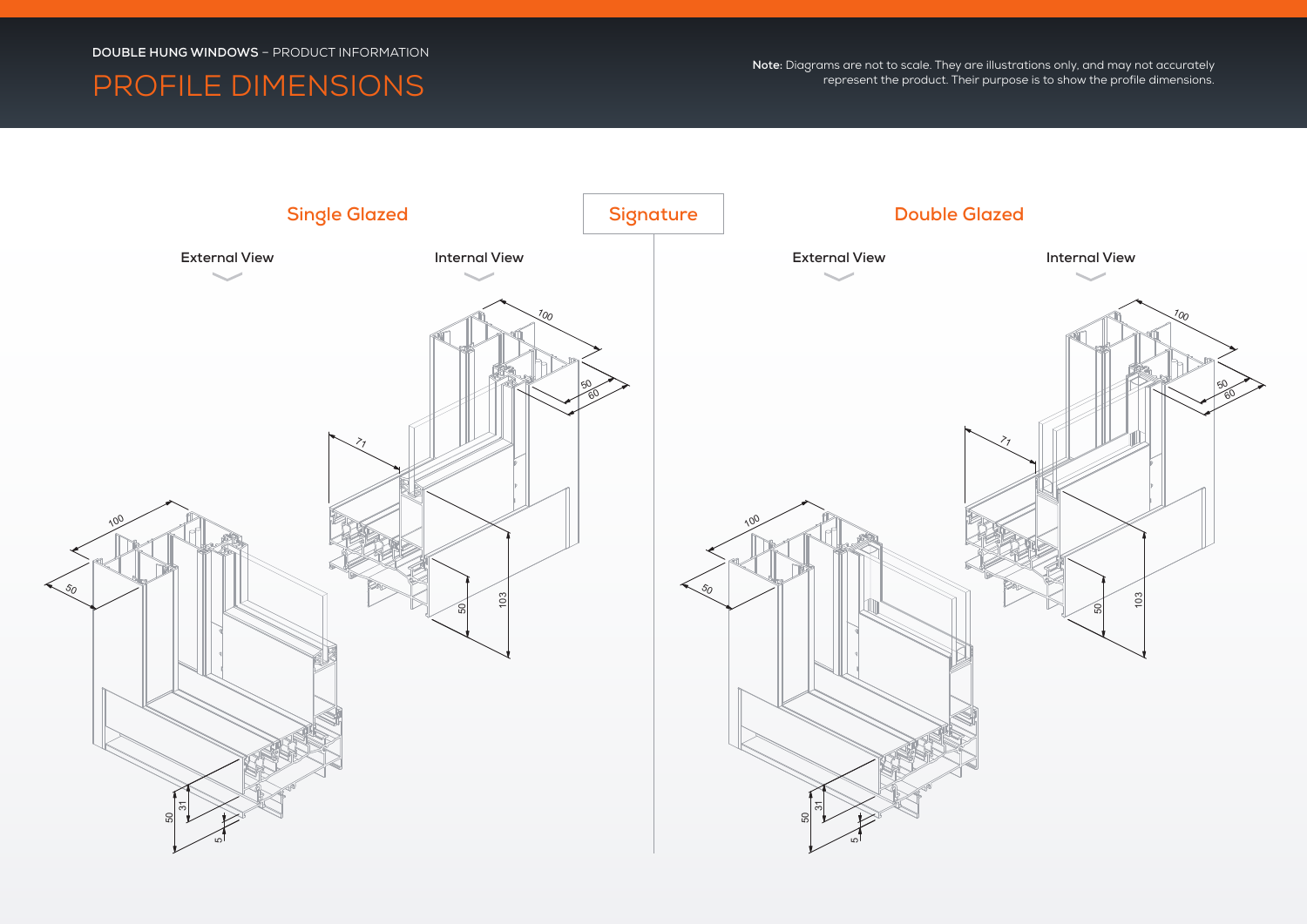# REVEAL SETBACKS **Note:** Diagrams are not to scale





Essential Double Hung Window (52mm)

**C** 

Signature Double Hung Window (100mm) Signature Double Hung Window CB (100mm)